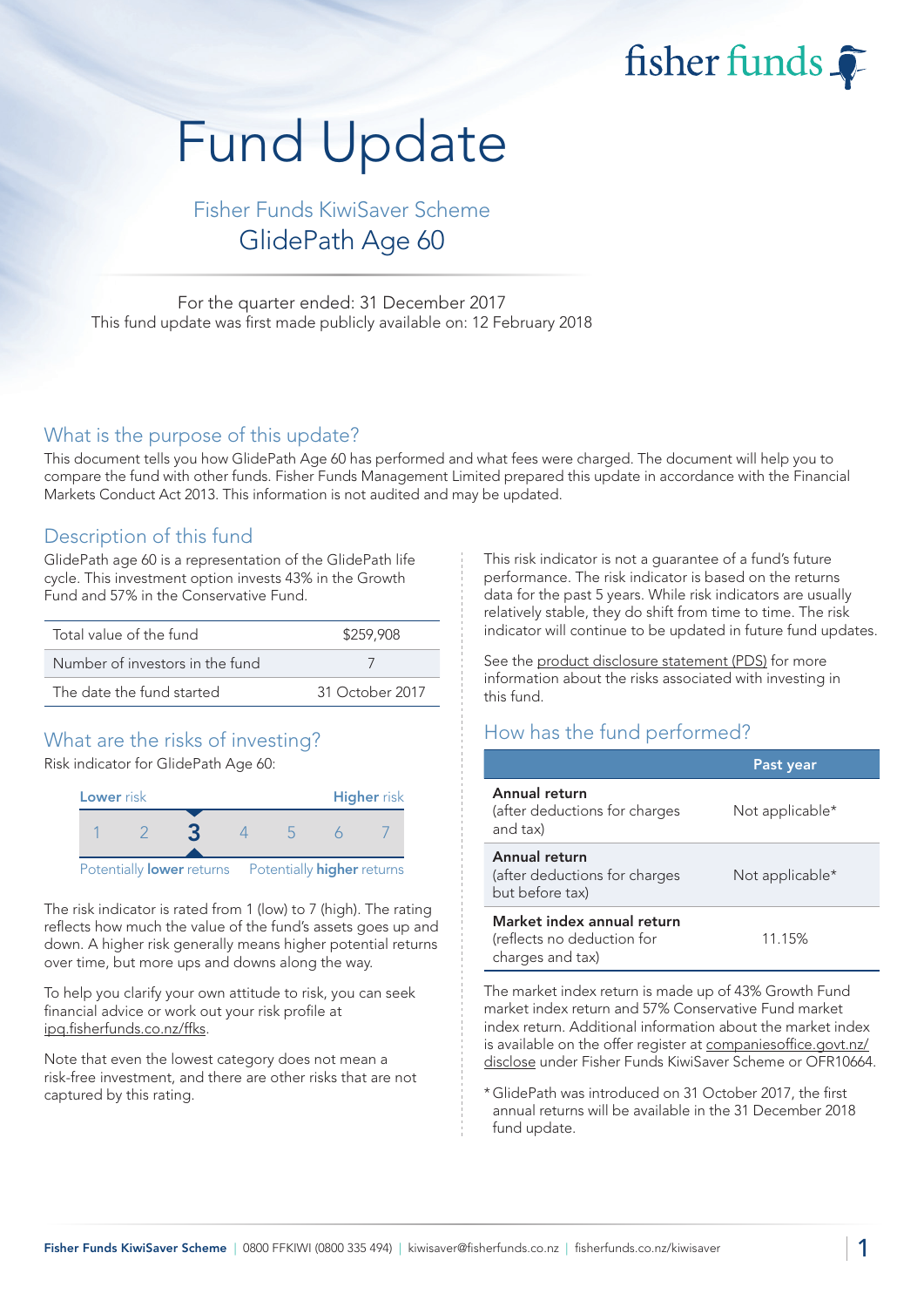# What fees are investors charged?

Investors in GlidePath Age 60 are charged fund charges. In the year to 31 March 2017 these were:

|                                                       | % of net asset value   |  |
|-------------------------------------------------------|------------------------|--|
| <b>Total fund charges</b>                             | 1.19%                  |  |
| Which are made up of:                                 |                        |  |
| <b>Total management and</b><br>administration charges | 1.19%                  |  |
| Including:                                            |                        |  |
| Manager's basic fee                                   | 0.89%                  |  |
| Other management and<br>administration charges        | 0.15%                  |  |
| Total performance-based fees <sup>1</sup>             | 0.15%                  |  |
| Other charges:                                        | \$ amount per investor |  |
| Annual membership fee                                 | \$36                   |  |

Small differences in fees and charges can have a big impact on your investment over the long term.

## Example of how this applies to an investor

Sarah had \$10,000 in the fund at 31 October 2017 and did not make any further contributions. At 31 December 2017, Sarah received a return after fund charges were deducted of \$89 (that is 0.89% of her initial \$10,000). Sarah also paid \$6 in other charges. This gives Sarah a total return after tax of \$83 for the period.

# What does the fund invest in?

#### Actual investment mix

This shows the types of assets that the fund invests in.



#### Target investment mix

This shows the mix of assets that the fund generally intends to invest in.



#### Currency hedging

The benchmark currency hedge ratios for each asset class (hedged into NZD) are: International fixed interest 100%; Listed property (overseas portion) 70%; Australian equities 70%; International equities 50%.

#### Top 10 Investments

| <b>Name</b>                                                            | % of fund<br>net assets | <b>Type</b>                  | Country        | <b>Credit</b><br>rating<br>(if applicable) |
|------------------------------------------------------------------------|-------------------------|------------------------------|----------------|--------------------------------------------|
| ANZ 10 A/C - CURRENT ACCOUNTS                                          | 7.84%                   | Cash and cash equivalents    | NZ.            | <b>NA</b>                                  |
| WPAC BANK DEPOSIT AC - DEPOSIT ACCOUNTS                                | 6.09%                   | Cash and cash equivalents    | <b>NZ</b>      | <b>NA</b>                                  |
| GOVERNMENT OF NEW ZEALAND 5.5% 15-APR-2023                             | 2.15%                   | New Zealand fixed interest   | NZ             | $AA+$                                      |
| GOVERNMENT OF NEW ZEALAND 6.0% 15-MAY-2021                             | 2.06%                   | New Zealand fixed interest   | <b>NZ</b>      | $AA+$                                      |
| GOVERNMENT OF NEW ZEALAND 4.5% 15-APR-2027                             | 2.00%                   | New Zealand fixed interest   | NZ             | $AA+$                                      |
| 10Y JAPAN GOVT BOND (OSE) MAR 18                                       | 1.70%                   | International fixed interest | J <sub>P</sub> | <b>NA</b>                                  |
| <b>GOVERNMENT OF THE UNITED STATES OF AMERICA</b><br>2.25% 15-NOV-2024 | 1.69%                   | International fixed interest | US.            | $AA+$                                      |
| BNZ BANK DEPOSIT A/C - DEPOSIT ACCOUNTS                                | 1.37%                   | Cash and cash equivalents    | NZ.            | NA.                                        |
| GOVERNMENT OF NEW ZEALAND 3.5% 14-APR-2033                             | 1.35%                   | New Zealand fixed interest   | NZ             | $AA+$                                      |
| <b>GOVERNMENT OF THE UNITED STATES OF AMERICA</b><br>1.75% 28-FEB-2022 | 1.31%                   | International fixed interest | <b>US</b>      | $AA+$                                      |

The top 10 investments make up 27.56% of the fund.